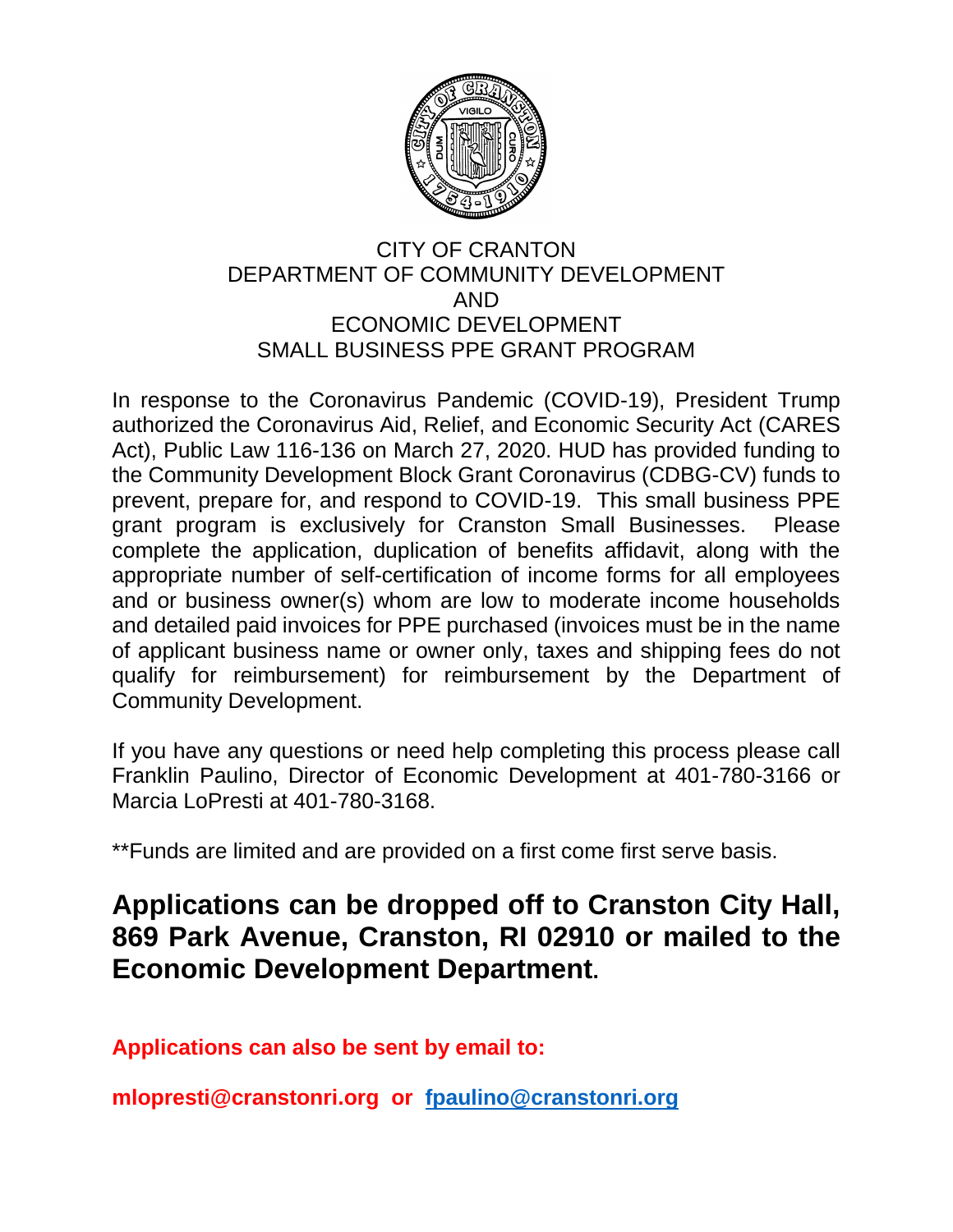

## CITY OF CRANTON DEPARTMENT OF COMMUNITY DEVELOPMENT AND ECONOMIC DEVELOPMENT SMALL BUSINESS PPE GRANT PROGRAM

In response to the Coronavirus Pandemic (COVID-19), President Trump authorized the Coronavirus Aid, Relief, and Economic Security Act (CARES Act), Public Law 116-136 on March 27, 2020. As a result, the U. S. Department of Housing and Urban Development (HUD) awarded the City of Cranston \$646,417.00 in Community Development Block Grant Coronavirus (CDBG-CV) funds to prevent, prepare for, and respond to COVID-19. As part of this funding, the City has allocated \$100,000.00 in CDBG-CV funds to this Small Business Grant Program. Responding to the need from the Small Business community to adhere and comply with the State of Rhode Island Guidance for re-opening small business this grant program is designed to help alleviate the added cost of purchasing PPE and construction of control measures to reduce the risk of spread. Grants will be in the amount of \$1,000.00 to reimburse applicants for the purchase of PPE and other measures to control the spread of the virus.

Examples of PPE eligible for reimbursement are as follows:

- Disposable gloves
- Tissues and paper towel
- No touch trash cans
- Hand soap
- Hand sanitizer
- Disinfectants
- Masks/face coverings

\*\*Funds are limited and available on a first come first serve basis.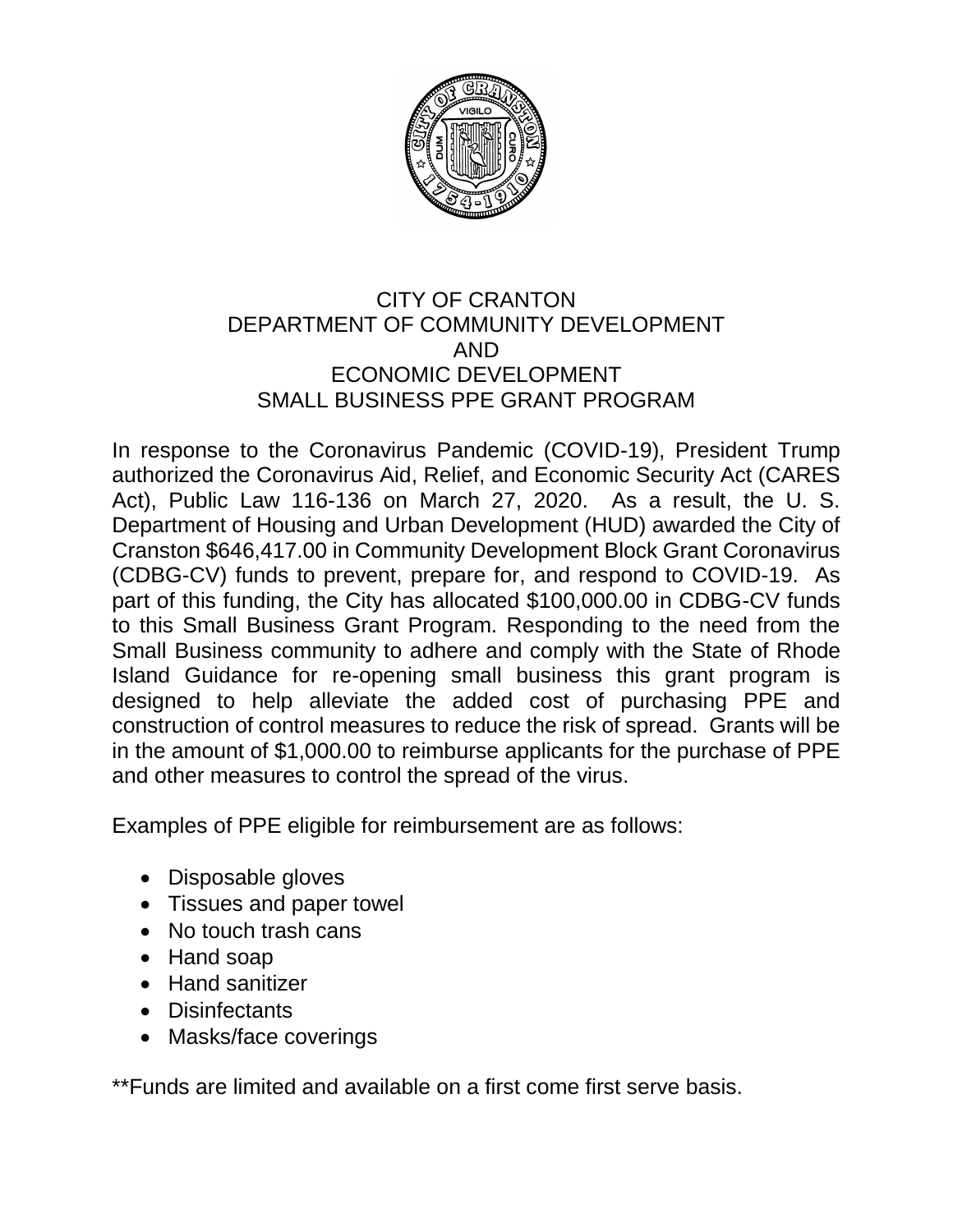Small Businesses eligible for this program are as follows:

- 1. Fewer than 25 employees
- 2. Owner and or employees must be income eligible using HUD income limits for household size

| <b>BUSINESS NAME</b> |  |
|----------------------|--|
|                      |  |

TYPE OF BUSINESS\_\_\_\_\_\_\_\_\_\_\_\_\_\_\_\_\_\_\_\_\_\_\_\_\_\_\_\_\_\_\_\_\_\_\_\_\_\_\_\_

ADDRESS\_\_\_\_\_\_\_\_\_\_\_\_\_\_\_\_\_\_\_\_\_\_\_\_\_\_\_\_\_\_\_\_\_\_\_\_\_\_\_\_\_\_\_\_\_\_\_\_

PHONE NUMBER\_\_\_\_\_\_\_\_\_\_\_\_\_\_\_\_\_\_\_\_\_\_\_\_\_\_\_\_\_\_\_\_\_\_\_\_\_\_\_\_\_\_

BUINESS EIN (e.g. Federal Employer Identification Number or Federal Tax  $ID#$ 

DUNS NUMBER:\_\_\_\_\_\_\_\_\_\_\_\_\_\_\_\_\_\_\_\_\_\_\_\_\_\_\_\_\_\_\_\_\_\_\_\_\_\_\_\_\_\_\_\_

• SEE [http://fedgov.dnb.com](http://fedgov.dnb.com/) to apply

OWNER INFORMATION

NAME\_\_\_\_\_\_\_\_\_\_\_\_\_\_\_\_\_\_\_\_\_\_\_\_\_\_\_\_\_\_\_\_\_\_\_\_\_\_\_\_\_\_\_\_\_\_\_\_\_\_\_\_

ADDRESS\_\_\_\_\_\_\_\_\_\_\_\_\_\_\_\_\_\_\_\_\_\_\_\_\_\_\_\_\_\_\_\_\_\_\_\_\_\_\_\_\_\_\_\_\_\_\_\_\_\_

CELL PHONE NUMBER\_\_\_\_\_\_\_\_\_\_\_\_\_\_\_\_\_\_\_\_\_\_\_\_\_\_\_\_\_\_\_\_\_\_\_\_\_\_\_

EMAIL ADDRESS\_\_\_\_\_\_\_\_\_\_\_\_\_\_\_\_\_\_\_\_\_\_\_\_\_\_\_\_\_\_\_\_\_\_\_\_\_\_\_\_\_\_\_\_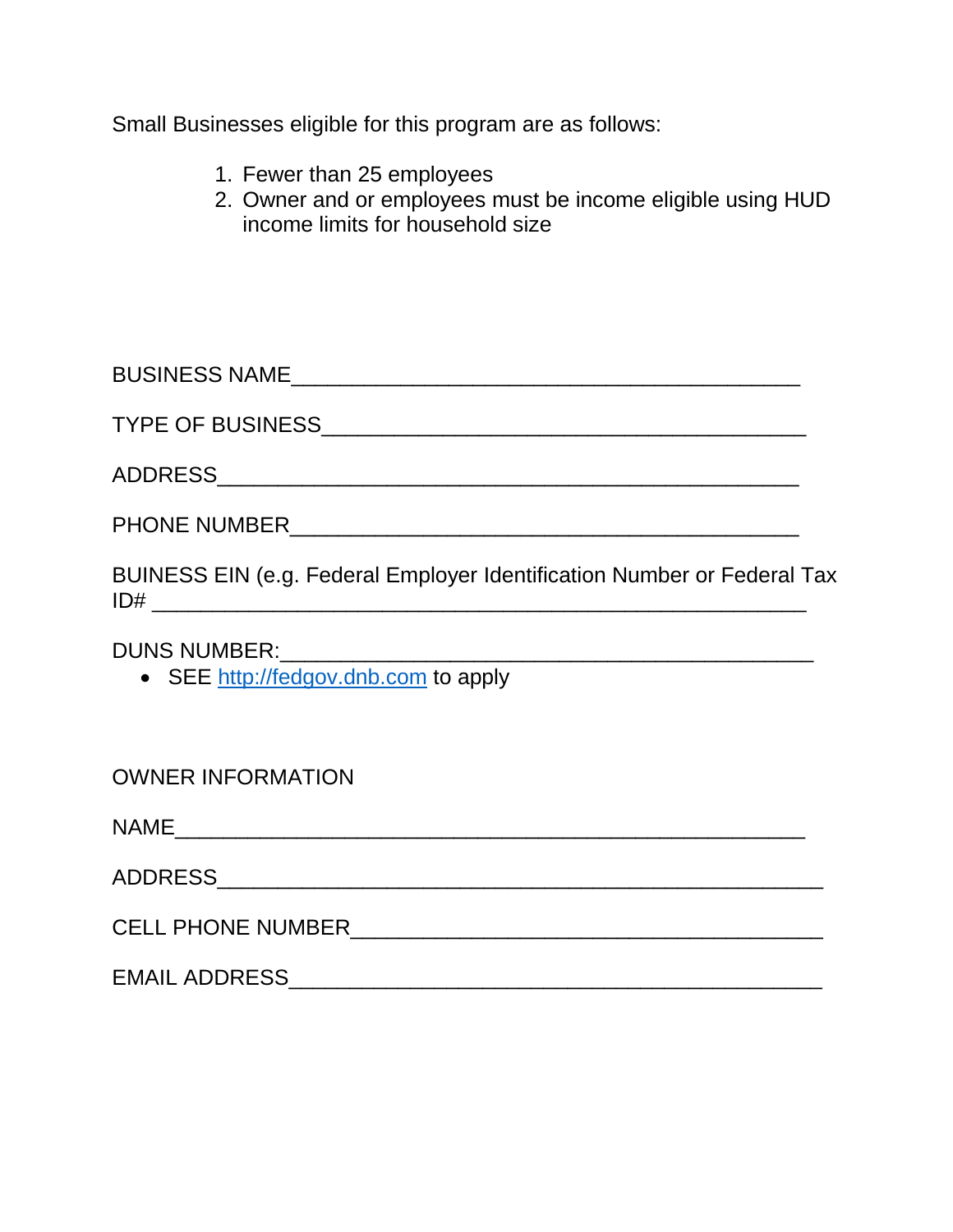# Please indicate all employees currently employed

|                  | <b>Position Title and Name</b> | Part<br>Time | Full<br>Time | Signed income verification form<br>Yes or No |
|------------------|--------------------------------|--------------|--------------|----------------------------------------------|
|                  |                                |              |              |                                              |
| 1                |                                |              |              |                                              |
| $\overline{2}$   |                                |              |              |                                              |
| $\mathfrak{S}$   |                                |              |              |                                              |
| $\overline{4}$   |                                |              |              |                                              |
| $\overline{5}$   |                                |              |              |                                              |
| $\,6\,$          |                                |              |              |                                              |
| $\overline{7}$   |                                |              |              |                                              |
| $\, 8$           |                                |              |              |                                              |
| $\boldsymbol{9}$ |                                |              |              |                                              |

Have you applied for any federal or local funding for the purchase of PPE? Yes or No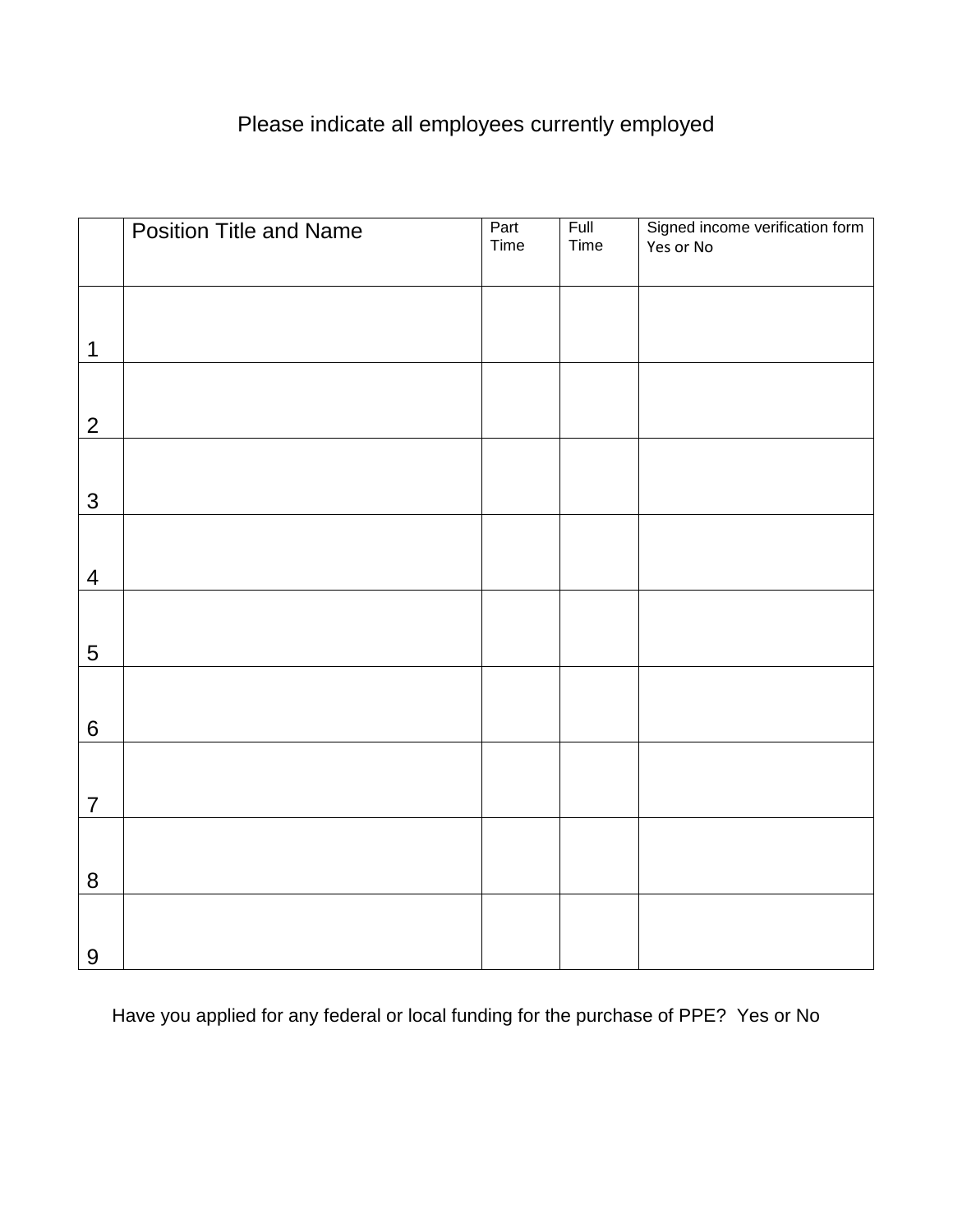Please provide the following for reimbursement for PPE:

- 1.)Signed income verification forms (Owner and Employees)
- 2.)Paid Invoices or receipts for PPE (Clearly detailed)
- 3.)Upon review and approve by Economic Development Department, payment for reimbursement will be made by the Department of Community Development directly to Business Owner
- 4.)Signed completed application and duplication of benefits affidavit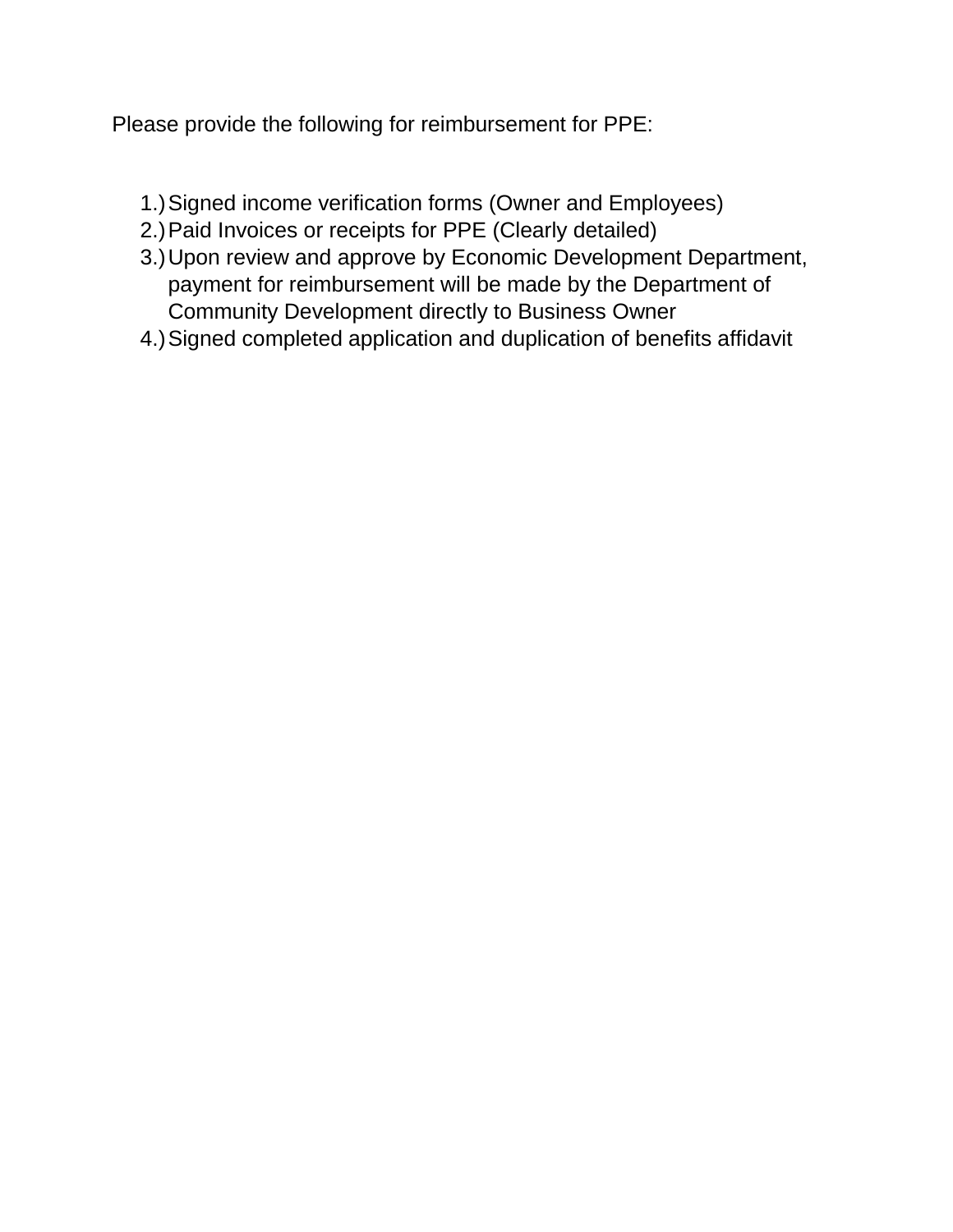# Duplication of Benefits Affidavit

Date:

Business Name:

DUNS Number:

Part 1

This section identifies any sources of funds that the business has applied for or received as a result of the COVID-19 Global Health Crisis. Sources of funds include but are not limited to: Federal, state and local loan/grant programs, private or bank loans, nonprofit donations, loans, and insurance. Please mark any of the boxes below which apply to your business regarding any prior assistance:

□ I HAVE NOT applied for or received funding assistance from Federal, state, local programs or from other sources for the purchase of PPE:

 $\Box$  I HAVE received funding assistance from the following programs to assist in responding to the impact of the Covid-19 Global Health Crisis for the purchase of PPE:

1) Lender/Grant Program Name:

| Amount requested: \$ | Amount received: \$ | Amount spent, balance |
|----------------------|---------------------|-----------------------|
| available            | Date received:      |                       |

How funds are being used (please be specific):

2) Lender/Grant Program Name:

Amount requested: \$ Amount received: \$

Date received:

How funds are being used (please be specific):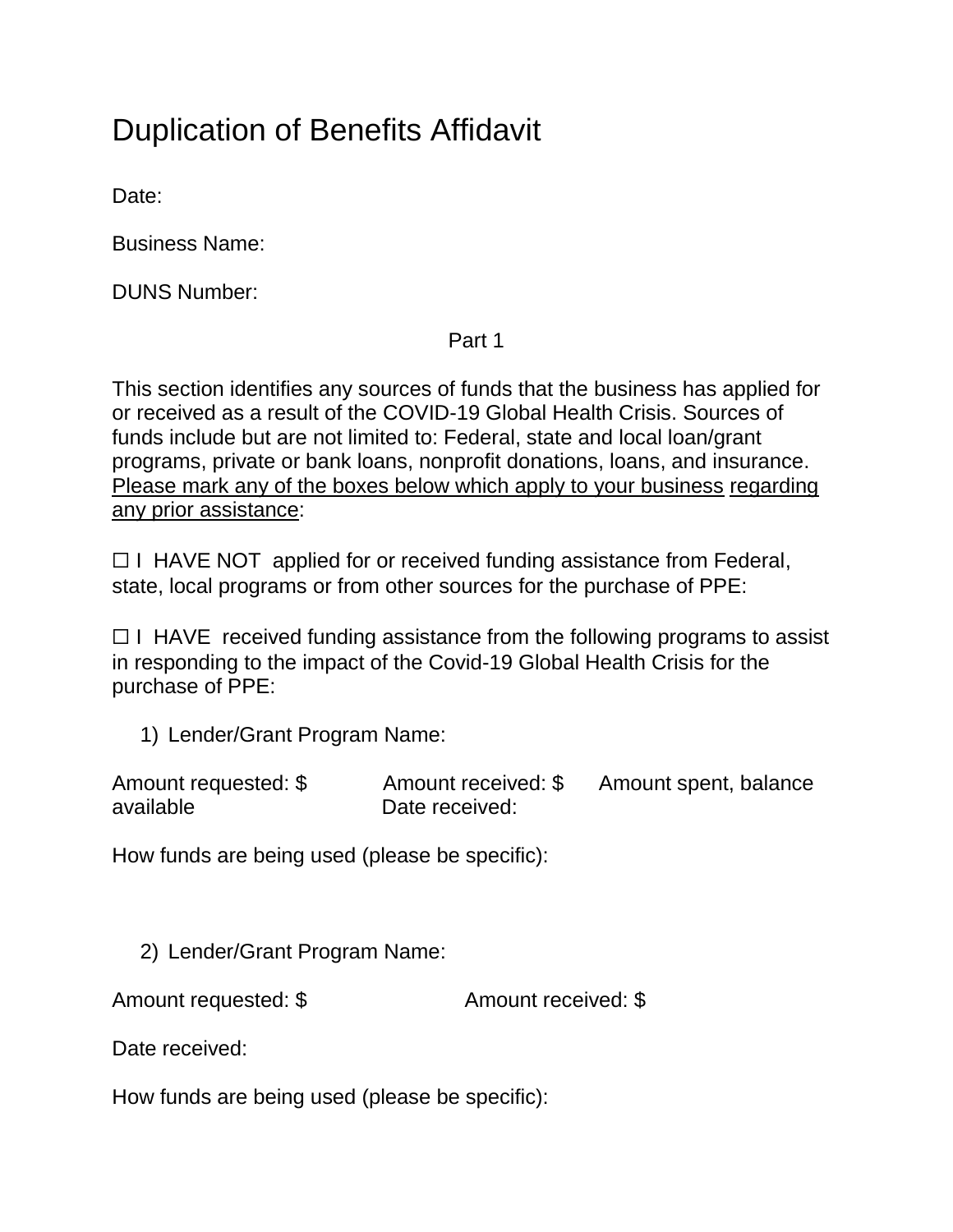$\Box$  I have APPLIED FOR funding assistance, and my application is PENDING from the following programs:

1) Lender/Grant Program Name:

Amount requested:

How funds will be used (please be specific):

2) Lender/Grant Program Name:

Amount requested:

How funds will be used (please be specific):

3) Lender/Grant Program Name:

Amount requested:

How funds will be used (please be specific):

## Part 2: CERTIFICATION

As a recipient of a CDBG-CV funds under the applicable Agreement, I assert that:

1. I will not apply for more funding than needed for the eligible activity or project for which CDBG-CV funds are provided.

2. I understand that duplication of benefits (DOB) are prohibited under the federal Robert T. Stafford Disaster Relief and Emergency Assistance Act (Stafford Act).

3. I will immediately report to the City of Cranston's Office of Community Development and Office of Economic Development if I apply for or accept any financial assistance from other funding sources (federal, state, local or private) that constitute a duplication of benefits received under the Small Business PPE Grant Program.

4. I acknowledge that any duplication of funds shall be paid back to the City.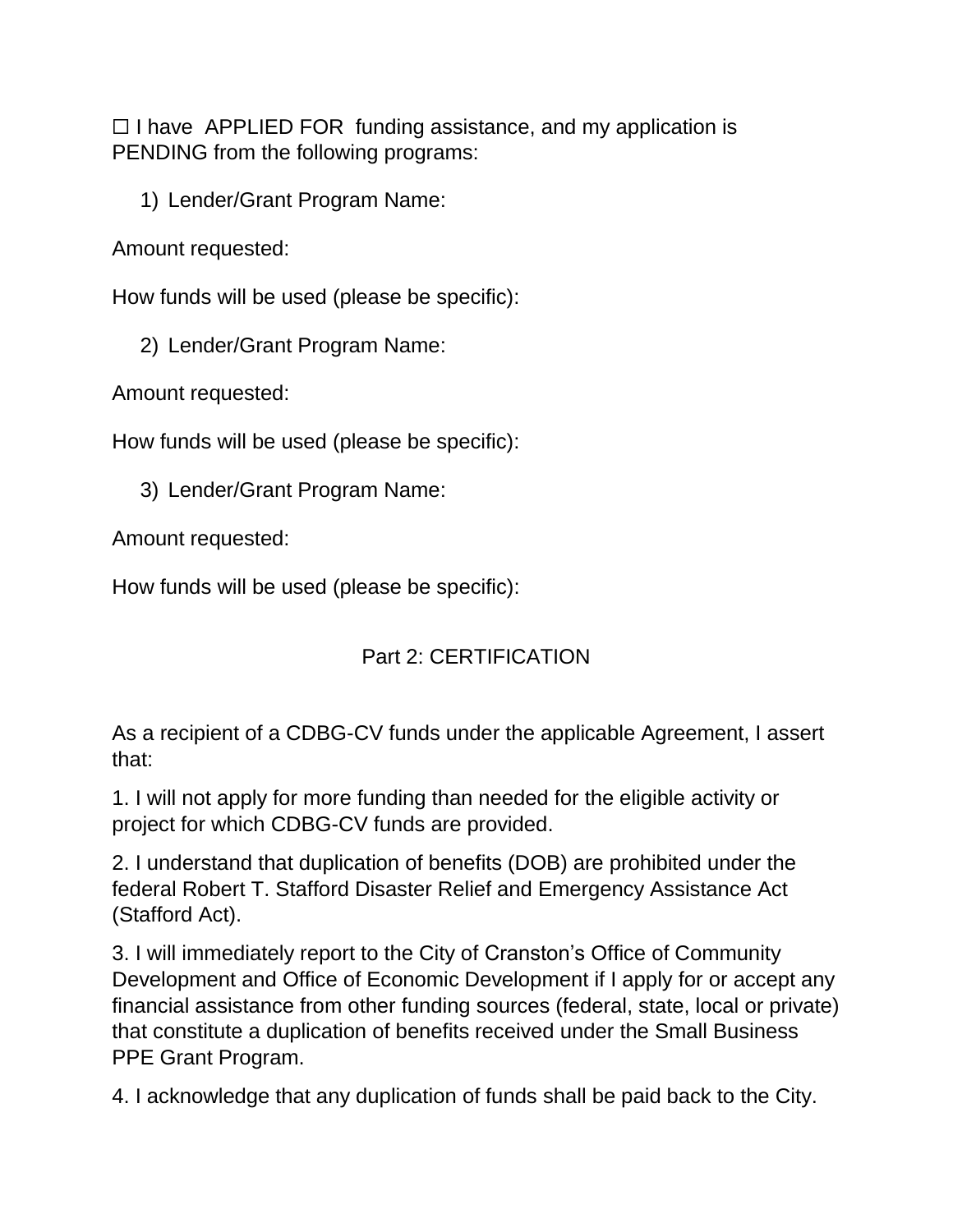5. I understand that this affidavit is appended to and part of the applicable Agreement that the Business Applicant executes with the City for CDBG-CV funds and is a condition of the receipt of such funds. I certify that the information that I have provided above is an accurate and complete disclosure. I understand that to perjure myself in order to obtain assistance is a fraudulent offense for which I can be prosecuted.

Date: \_\_\_\_\_\_\_/\_\_\_\_\_\_\_ / 2020

Business Applicant Signature:\_\_\_\_\_\_\_\_\_\_\_\_\_\_\_\_\_\_\_\_\_\_\_\_\_\_\_\_\_\_\_\_\_\_\_\_\_

Business Applicant Printed Name:\_\_\_\_\_\_\_\_\_\_\_\_\_\_\_\_\_\_\_\_\_\_\_\_\_\_\_\_\_\_\_\_\_

Business Address: \_\_\_\_\_\_\_\_\_\_\_\_\_\_\_\_\_\_\_\_\_\_\_\_\_\_\_\_\_\_\_\_\_\_\_\_\_\_\_\_\_\_\_\_\_

\_\_\_\_\_\_\_\_\_\_\_\_\_\_\_\_\_\_\_\_\_\_\_\_\_\_\_\_\_\_\_\_\_\_\_\_\_\_\_\_\_\_\_\_\_\_\_\_\_\_\_\_\_\_\_\_\_\_\_\_\_